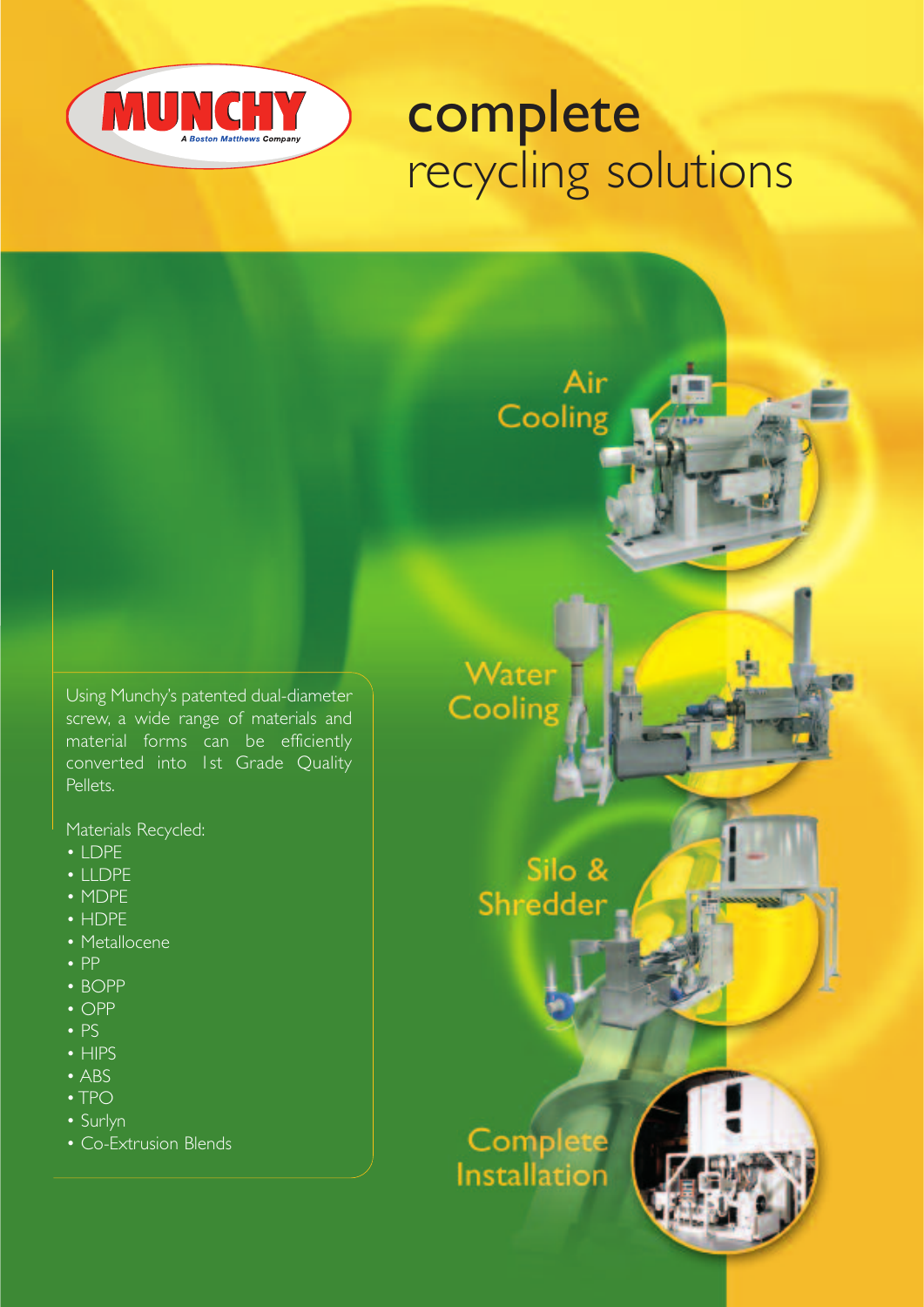# unique dual-diameter technology

The patented MUNCHY Dual-Diameter Screw reduces the time the polymer spends in the extruder reducing thermal degradation to a minimum. The resultant pellet is far greater in quality, which enables a higher percentage to be fed back into the production process.



The Dual-Diameter's 'INSIZOR FEED' feature has been designed especially to assist with the recycling of Film (Edge Trim).

The INSIZOR helps to 'break-up' the film increasing the input into the MUNCHY and ensuring a 'stable' recycling operation.

> **Munchy Dual-Diameter Screw**

> > **Increased** Profit

Reduced

Minimum

**Depradation** 

Grade **Pellets** 

High % Pellet Re-Feed

**UNITE** 

Polymer Polymer<br>Expenditure

#### intelligent design

Kita ara dangan

Through a policy of continual investment into machine design and development Design Engineers using 3D Parametric Design Technology ensures the latest innovations are incorporated into the entire range of equipment.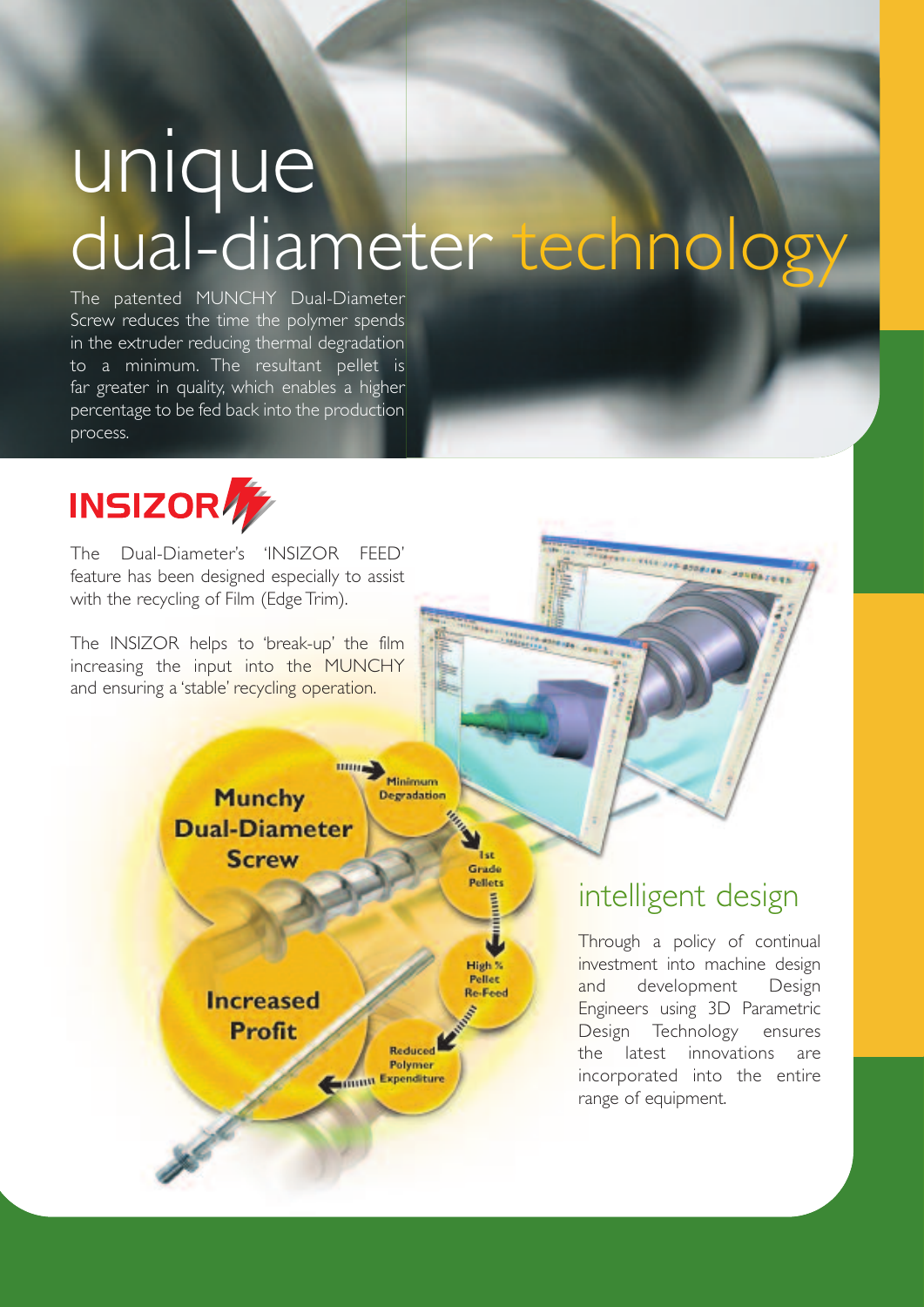### quick and easy maintenance Easy access for cleaning

Using the latest 3D Parametric Computer Design Software the MUNCHY's 'Open-Style Construction' allows for fast & easy maintenance and cleaning. Features such as Plugs & Sockets allow for routine maintenance and replacement to be carried out by the operator without the need for dedicated maintenance personnel.

A PLC "Touch-Screen" Control fitted as standard provides additional features including:

- Alarms and Interlocks to ensure safe, reliable operation with minimal operator intervention
- On-Screen Diagnostics for easy fault-finding
- Password Protection for security
- Multi-language capability
- Optional Modem for remote service support



Open Style Construction





Operator Maintenance

### energy-efficient recycling

Direct-Drive Technology ensures maximum power is transferred from the motor to the screw. A powerful AC motor provides dust-free, low cost operation.

The MUNCHY range incorporates the latest 'Accutrol' Temperature Control System to ensure precise control of the processing temperature of the polymer consistent with reduced energy consumption.

#### options

A comprehensive list of options is available to enable you to customise the Munchy exactly to your requirements. These include : • Static Eliminators

- Metal Detectors
- Crammer Feeding
- Hydraulic Screen Changers
- Vented Barrel for printed or wet material
- Variable Speed
- **Strand Pelletising**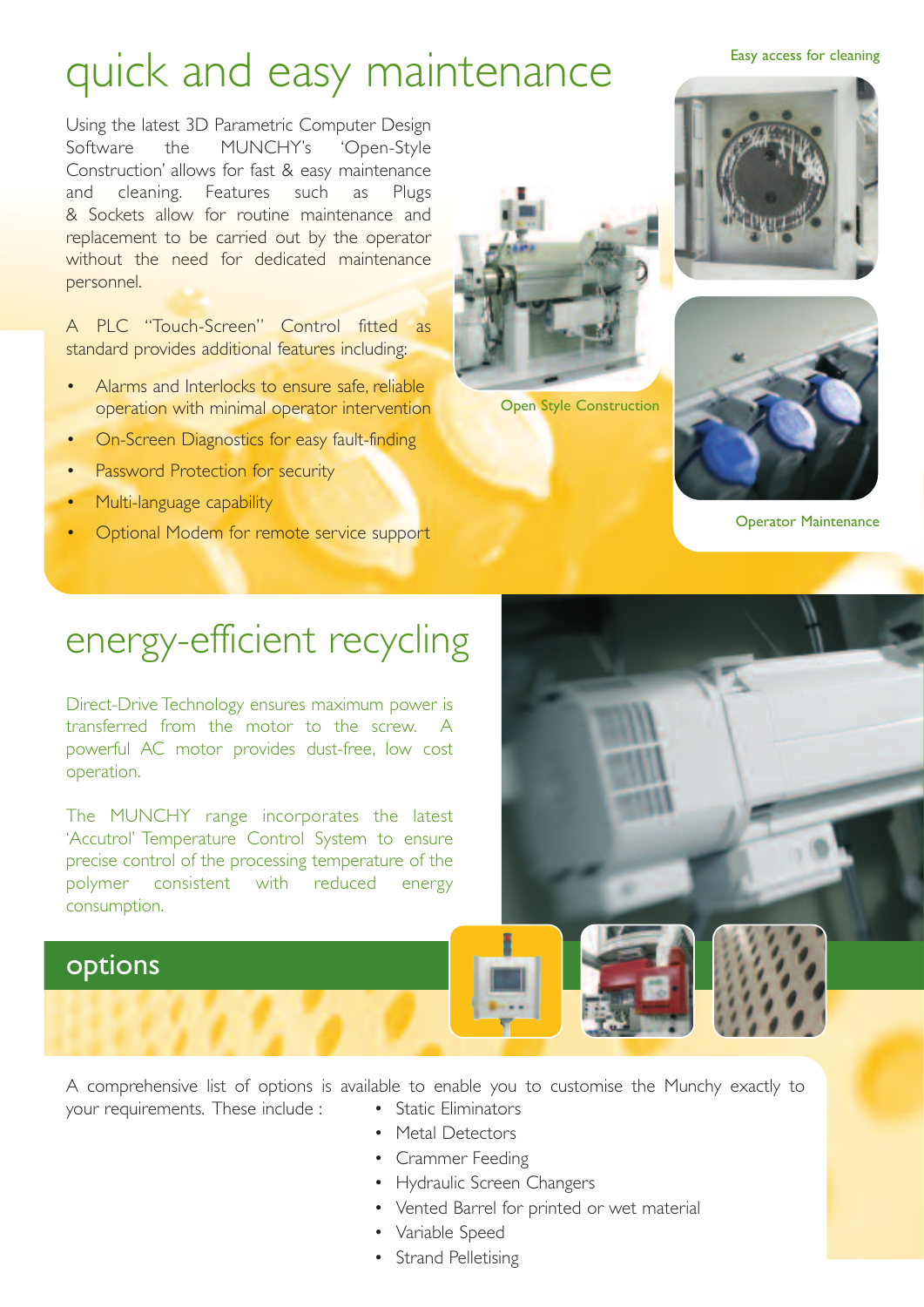

### material handling solutions

The method by which the scrap material is presented to the MUNCHY plays a vital role in the success of the recycling operation. Using over 20 years plastics recycling experience MUNCHY can provide the most effective solution. This may include a combination of feeding methods.





The MUNCHY can be positioned to take trim directly from your blown film line(s) for a completely closed-loop system.

The 'compact' single-unit allows the MUNCHY to be easily positioned alongside the main production operation without being obstructive or using vital floor space. These features have made MUNCHY the preferred recycling method of the Blown Film Industry.



### off line reels

**BULLET** 

If the scrap material is to be processed off-line then the MUNCHY can be fed using the In-Feed Roller System

- Capable of Multiple feed rolls
- Controlled Feed Systems ensures consistent, non-supervised feed
- Powerful in-feed rolls with clear & easy access
- Unique 'Reel Reverse' feature assists with reel 'blockage'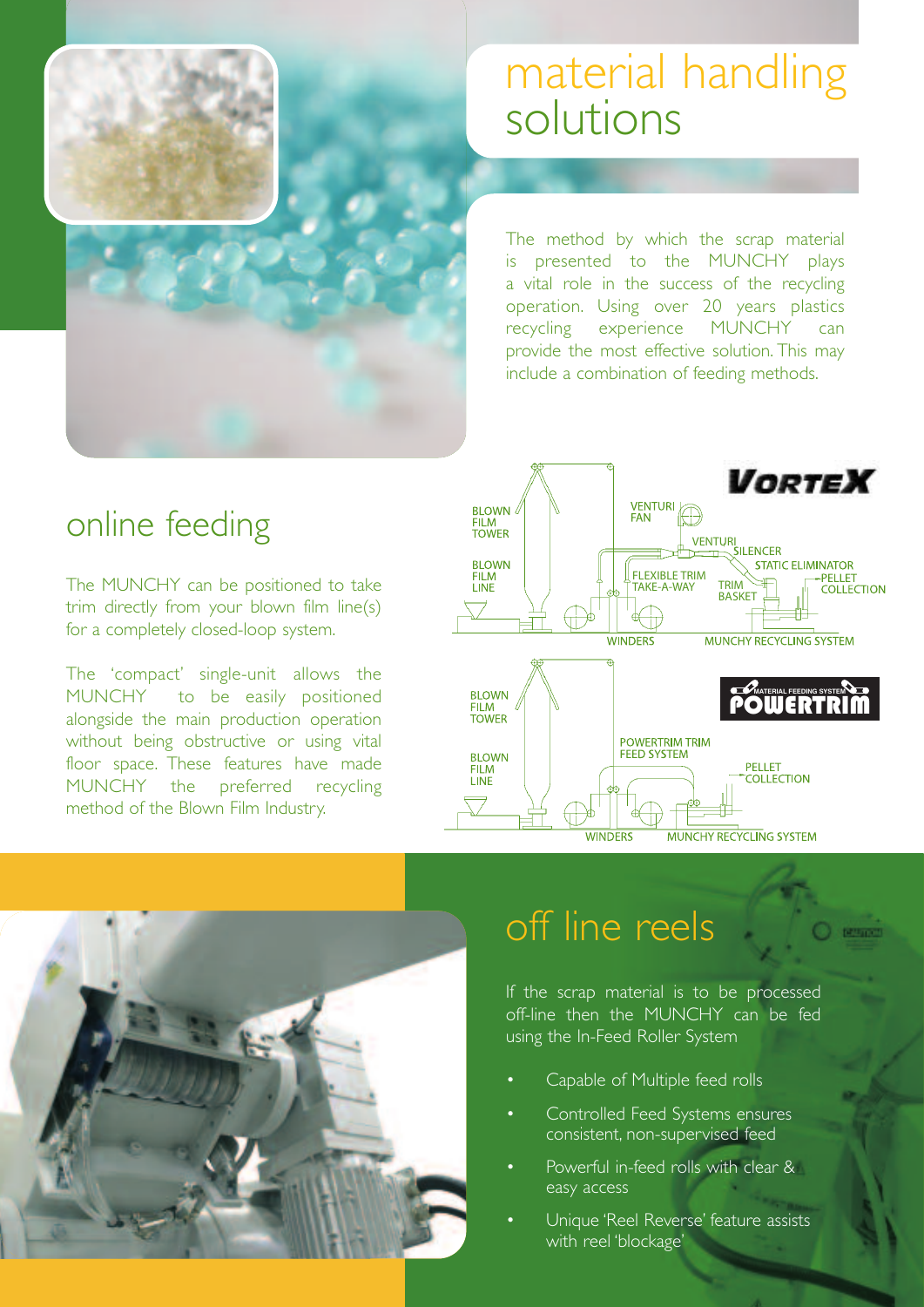

### shredder and silo

When scrap material is of an irregular size or format then a size reduction operation may be required. Material is fed directly into a Shredder or Granulator and then 'blown' into a Silo for storage. The Silo provides consistent feed through an auger onto the MUNCHY Dual-Diameter Screw to produce 1st Grade Quality Pellets.

The Silo also acts a 'buffer' allowing the MUNCHY to be run for longer periods of time without supervised feeding.



**COLLECTION** 

air or water pellet cooling The most suitable method of pellet cooling is determined by the type of polymer and required output.

Air cooling provides a very 'clean' compact recycling solution and is available for outputs upto 150 Kg/hr.

Water cooling is needed when the polymer being recycled has a sharp softening point or higher outputs are required.

When the required recycled material is either heavily printed or 'wet' a vented barrel.

| <b>POLYMER COOLING METHODS</b> |      |              |             |             |    |     |             |           |            |          |              |           |
|--------------------------------|------|--------------|-------------|-------------|----|-----|-------------|-----------|------------|----------|--------------|-----------|
|                                | LDPE | <b>LLDPE</b> | <b>MDPE</b> | <b>HDPE</b> | PP | OPP | <b>BOPP</b> | <b>PS</b> | <b>ABS</b> | PP RAFIA | <b>FIBER</b> | NON-WOVEN |
| 40 AIR                         | J    | ✓            | ℐ           | ℐ           | Х  | х   | х           | Х         | х          | х        | х            | х         |
| 40 WATER                       | ✓    | ✓            | ✓           | ✓           | ✓  | ✓   | ✓           | ✓         | ✓          | ✓        |              |           |
| 60 AIR                         | ✓    | ✓            | ✓           | ✓           | X  | х   | X           | х         | х          | Х        | Х            |           |
| 60 WATER                       | ✓    | ✓            | ✓           | ℐ           | ✓  | ✓   | ✓           | J         | ✓          | ✓        |              |           |
| 100 AIR                        | ℐ    | ✓            | ℐ           | ℐ           | X  | Х   | x           | х         | х          | х        | х            |           |
| 100 WATER                      | ✓    | ✓            | ℐ           | ℐ           | J  | ℐ   | ✓           | J         | ✓          | J        |              |           |
| <b>150 AIR</b>                 | ✓    | ✓            | ✓           | ✓           | х  | х   | х           | Х         | х          | х        | х            | х         |
| 150 WATER                      | ✓    | ✓            | ✓           | ℐ           | ✓  | √   | ✓           | ℐ         | ✓          | ✓        | ℐ            |           |
| 250 WATER                      | ✓    | ✓            | ✓           | ✓           | ✓  | ✓   | ✓           | ✓         | ✓          | ✓        | ℐ            |           |
| 350 WATER                      | ✓    | ✓            | ✓           | ℐ           | J  | ✓   | ✓           | ℐ         | ✓          | ✓        | ℐ            |           |
| 500 WATER                      | ℐ    | ✓            | ✓           | ℐ           | J  | ℐ   | ✓           | ℐ         | ✓          | ✓        |              |           |
| <b>1000 WATER</b>              | ✓    | ✓            | ✓           | ℐ           | ✓  | J   | ✓           | ℐ         | ℐ          | ✓        |              |           |
| 1250 WATER                     | ✓    | ✓            | ✓           | ✓           | √  | ✓   | ✓           | ℐ         | ✓          | ✓        |              |           |

#### **POLYMER COOLING METHODS**